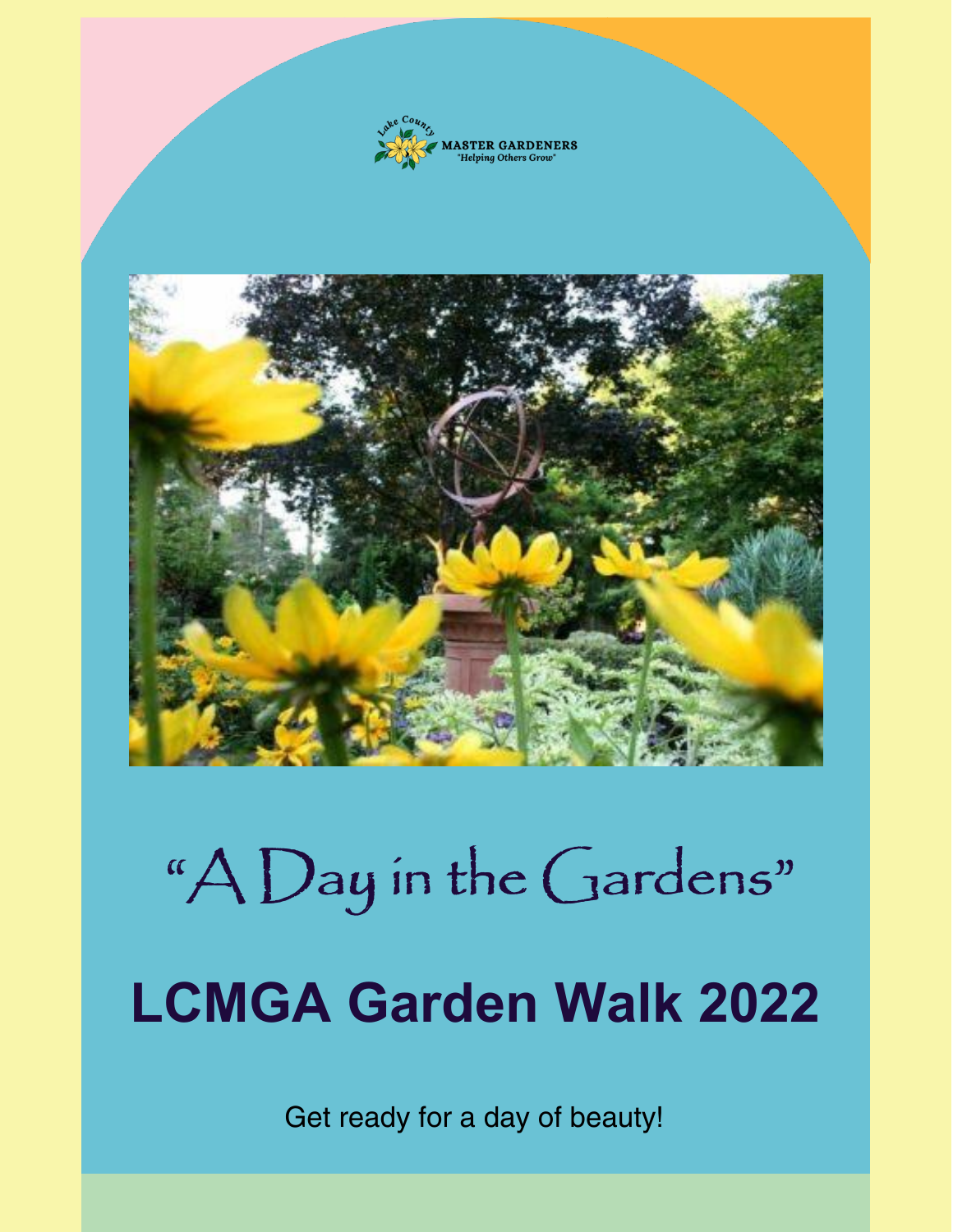# **Sunday, June 26, 2022 10:00 AM – 4:00 PM CDT**



Nothing compares to the tranquility and beauty of taking a stroll through a splendid garden on a summer day! The 2022 Garden Walk will be unique. LCMGA presents the rare chance to see the **Gardens of the Masters**. The walk will feature the gardens of horticulturists, landscapers, and builders. This year's garden walk will showcase a variety of plantings, hardscape, and garden structures that will delight and inspire the home gardener. Get inspiration from the masters!

#### **TICKETS ARE \$15 EACH - WHERE TO PURCHASE YOUR TICKETS:**

- Online using Eventbrite. When purchasing your ticket on Eventbrite, checkin at the LCMGA table at Wayne Gruber's garden, 12314 Kingfisher Rd, Crown Point, Indiana, the day of the event to receive your program listing the garden locations. Please note that online purchases include a \$1.49 Eventbrite surcharge.
- From our local vendors starting May 26, 2022. The vendors for this year's walk are Leo's in Cedar Lake, Niemeyer's and The Artful Garden in Crown Point, Elzinga's and Walt's in Dyer, Remus Farms in Hobart, and Mighty Mike's in St. John. Cash or check only.
- The morning of the walk, June 26th, at the LCMGA table at Wayne Gruber's garden, 12314 Kingfisher Rd, Crown Point, Indiana, or at our vendors. Cash or check only.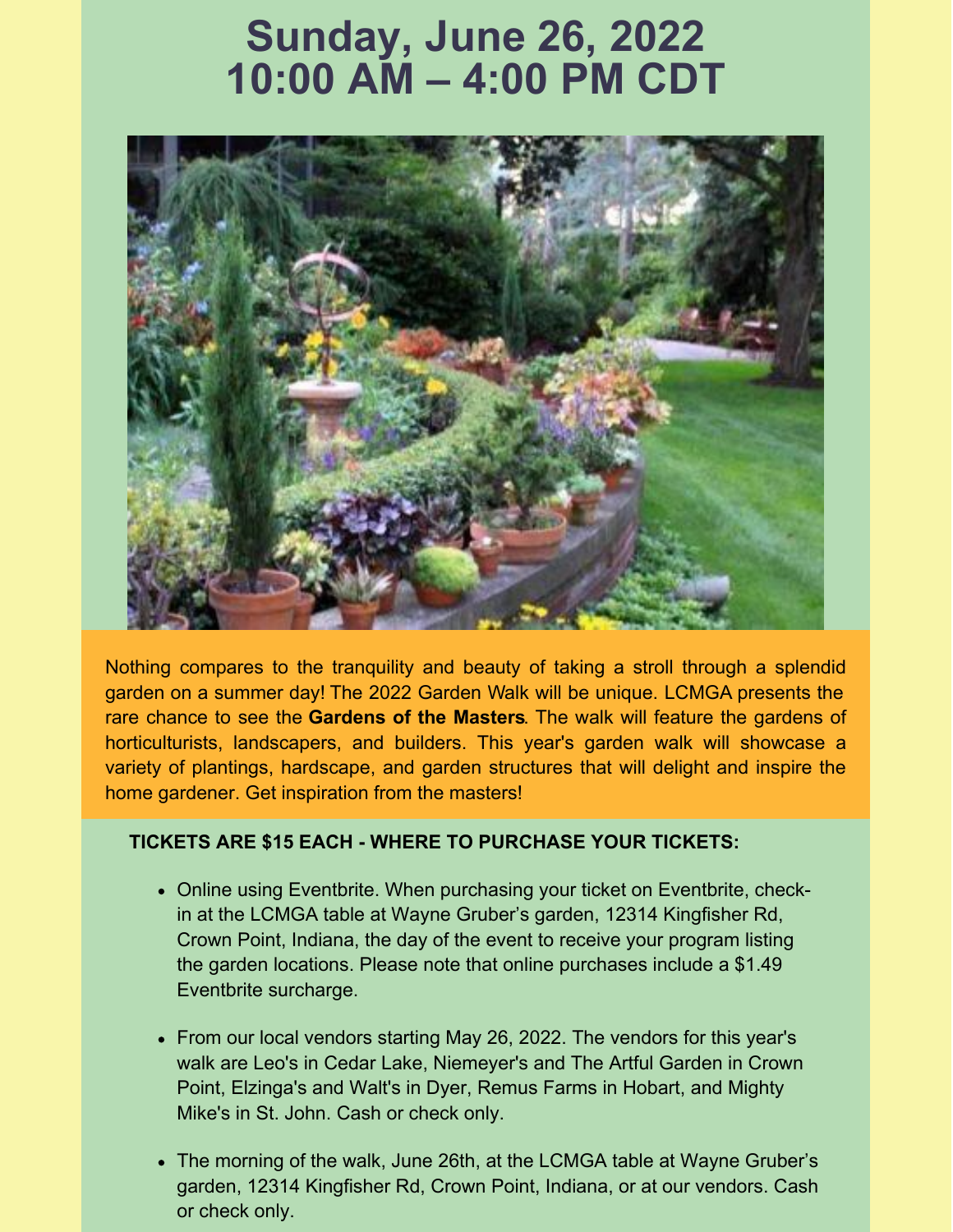A ticket will be required for anyone over 12 years old.

## Click Here to Buy Your Tickets on [Eventbrite](https://www.eventbrite.com/e/a-day-in-the-gardens-lcmga-garden-walk-2022-tickets-308426962347?aff=ebdssbdestsearch)



## $\sqrt{2}$  PURDUE

Lake County Master Gardeners Association, Inc. is a 501(c)(3) corporation. Purdue University Cooperative Extension Service is an equal access/equal opportunity institution.

#### Thank you to our local sponsors for their support.